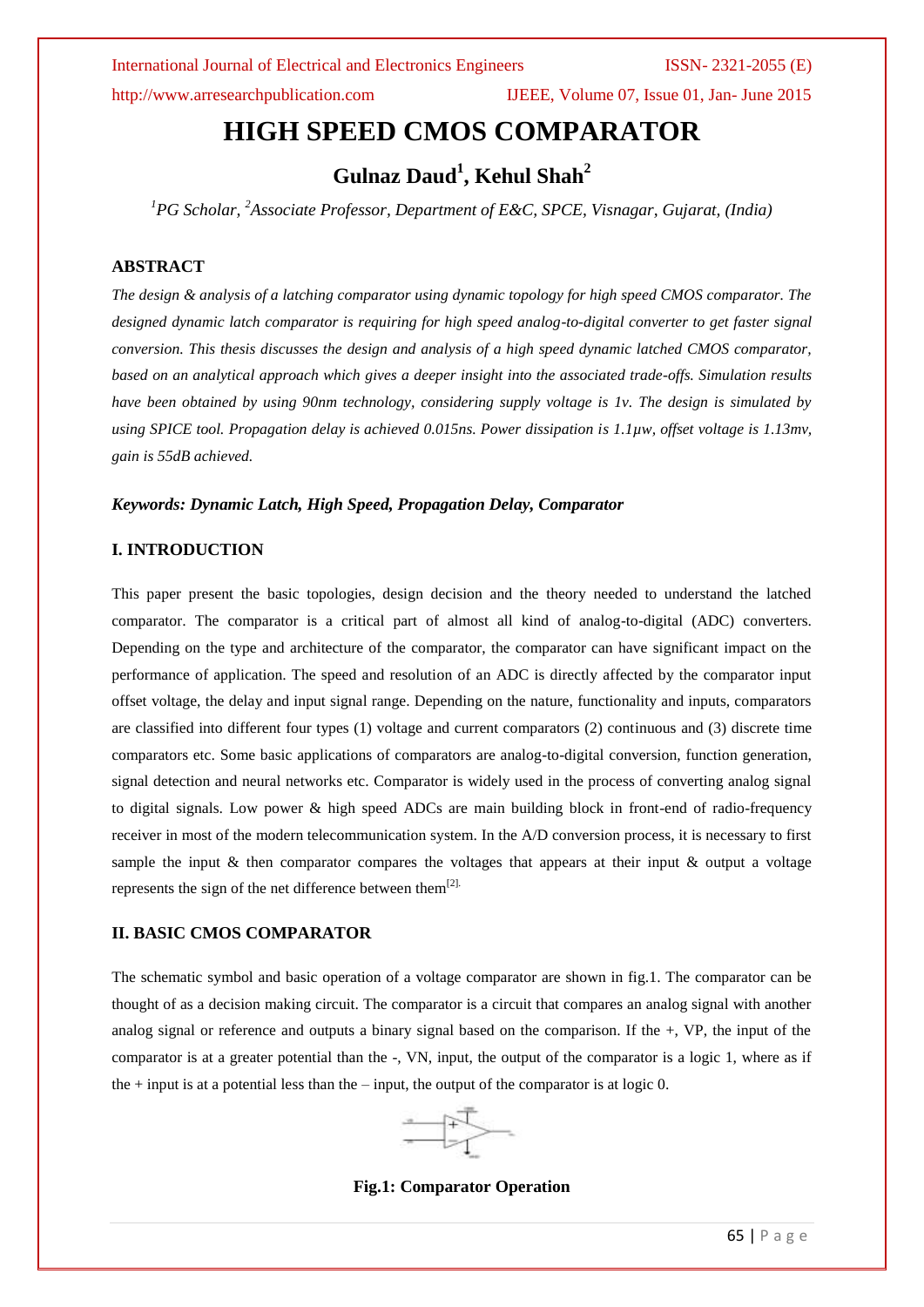## http://www.arresearchpublication.com IJEEE, Volume 07, Issue 01, Jan- June 2015

This sampled signal is then applied to a combination of comparators to determine the digital to analog signal. Simply we can say that, the comparator can be considered as a 1-bit analog-digital converter<sup>[11],[12]</sup>. The openloop comparators are basically op amps without compensation. Regenerative comparators use positive feedback, similar to sense amplifiers or flip-flops, to accomplish the comparison of the magnitude between two signals. A third type of comparator emerges that is a combination of the open-loop and regenerative comparators. This combination results in comparators that are extremely fast. [3],[4].

### **2.1 Dynamic Latch**

Latched means, it uses positive feedback mechanism with one pair of back-to-back cross coupled inverters in order to convert a small input voltage difference to a full scale digital level in less time period. Latched comparator use positive feedback mechanism to regenerates the analog input signal into a full scale digital level output signal.[2]. A dynamic latch is defined as the memory unit that stores the charge on the gate capacitance of the inverter.<sup>[1]</sup>



**Fig.2 Simple Dynamic Latch**

### **III. LITERATURE REVIEW**

Dhanisha N. Kapadia et. al.[13]presented, design of a CMOS charge sharing dynamic latch comparator along with the Buffer stage in 130nm and 90nm technologies. The propagation delay is the time required to the change in output with respect to the change in input. Supply voltage is 1.3v an 0.9v, Propagation delay achieved is 2.13ns & 0.75ns for 130nm & 90nm technology respectively.

Smriti Shubhanand, A.G.Rao et. al.[4]presented, a CMOS comparator that reduces the overall propagation delay & provides higher speed. Here conclude that by using latched comparator design we can increase speed  $\&$ decrease the propagation delay. Also referring input design circuit, can reduce latch offset voltage & power consumption & hysteresis response. Here, supply voltage is 1v.Propogation delay achieved is 1.787ns.Here 0.25µM technology is used.

Bao-ni Han, Yin-tang Yang, Zhang-ming Zhu et. al.[6]presented, Based on pre-amplifier latch theory, composed pre-amplifier includes positive & negative resistance connected in parallel as its load, a regenerative latch  $\&$ simple output stage. Multistage open loop comparator is difficult to reach a speed of GSPS ( giga sample per second) due to limited bandwidth amplifier. Power supply is 1.8v, maximum offset voltage is 0.6mv and high clock frequency is 1.25GHZ. Here 0.18µM technology is used.

# **IV. DESIGN PROCESS OF THIS WORK**

A high speed latched comparator using positive feedback based back to back latch stage, suitable for pipelined Analog to Digital converter, with reduced delay and high speed is proposed.

During the RESET PHASE, when *Clk* is LOW (*Clk* =0), transistor NMOS\_3 is in off state and pmos transistors PMOS\_3, PMOS\_9, PMOS\_4, PMOS\_10 are in on state. Transistors NMOS\_1 and NMOS\_2 are in cut-off mode. Switch transistors PMOS\_3, PMOS\_9, PMOS\_4, and PMOS\_10 will charge the drains of transistors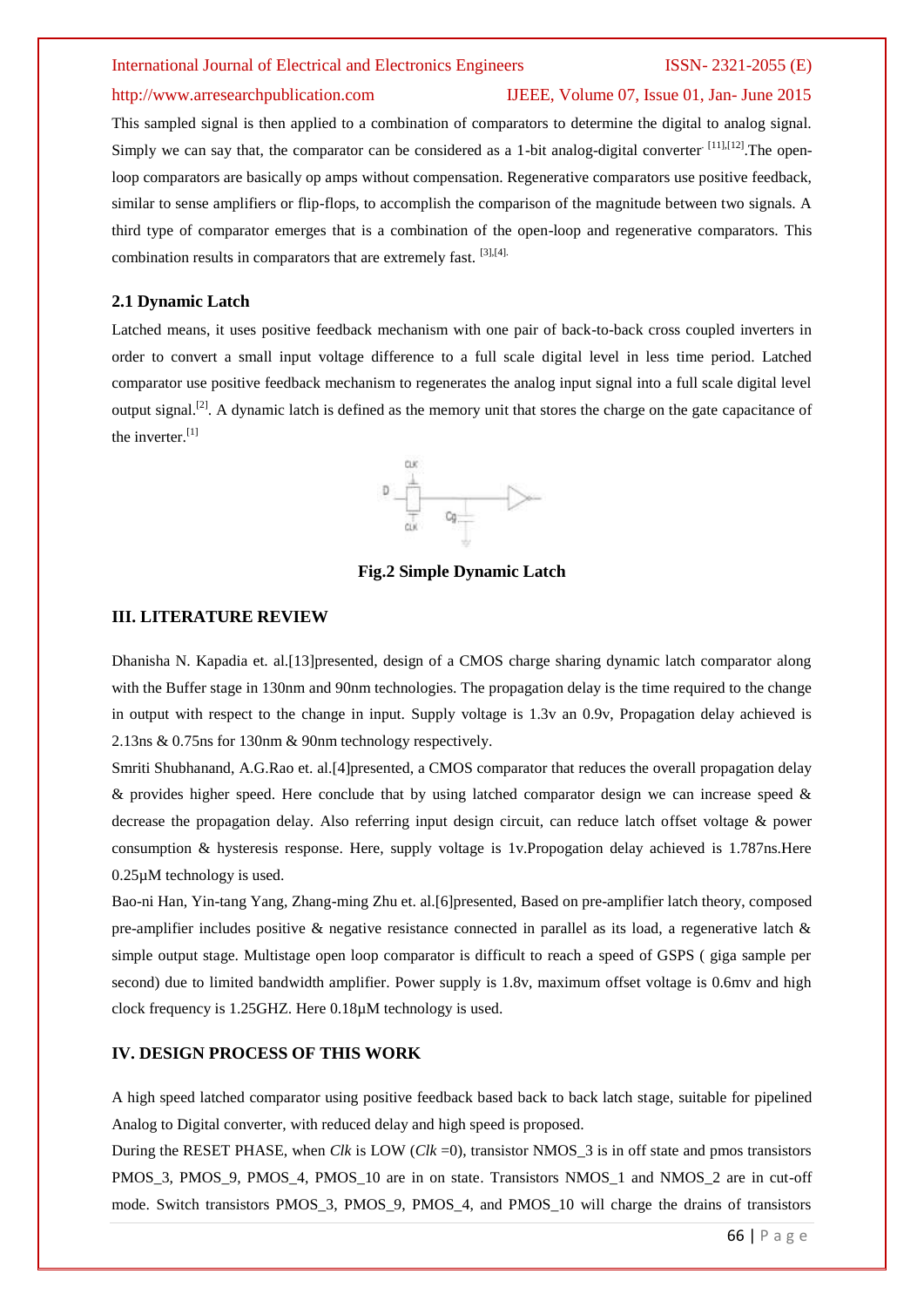# http://www.arresearchpublication.com IJEEE, Volume 07, Issue 01, Jan- June 2015

NMOS\_ 1 and NMOS\_2 and the output nodes Outp and Outn towards *DD V* . During the REGENERATION PHASE, when *Clk* is HIGH (*Clk* =1),



## **Fig. 3. : High Speed CMOS Comparator**

The process starts by turning the transistor NMOS 3 on and immediately an current 'I' starts to flow and the drain of transistor NMOS\_3 starts to discharge towards Gnd. In succession the differential input transistors NMOS\_1 and NMOS\_2 are turned on. The currents of transistors NMOS\_1 and NMOS\_2 , will start to pull the output nodes Outp and Outn towards Gnd. Due to the difference of voltages between the input signals, the current at the drain terminals of transistors NMOS 1 and NMOS 2 will be different. Now in the regeneration mode the output node are discharging Gnd and pmos transistors PMOS\_1 and PMOS\_2 will come in saturation mode as the voltage at output nodes falls below  $\mid$  *DD tp V – V*. So a strong positive feedback will enhance the output signal. This regeneration process is completed when one Nmos transistor comes in cut off mode. The design is simulated using 90nm CMOS Technology using Tanner EDA Tools. Proposed design exhibits reduced delay and high speed with a 1.0 V supply. This design can be used where high speed and low propagation delay are the main parameters.

# **IV. SIMULATION RESULTS**

The design is simulated in the design is simulated in 0.25<sub>H</sub>m CMOS Technology using Tanner EDA Tools. Comparator design shows reduced delay and high speed with a 1.0 V supply. Finally simulation results of the comparator are given below, when a differential signal is applied as an input to the latched comparator. The simulated results are shown below



For, this simulation result, Where TPHL and TPLH are the time difference between 50% of the output and 50% of the input.

tlh =  $5.09 - 5.07 = .02$ ns, thl =  $7.59 - 7.58 = .01$ ns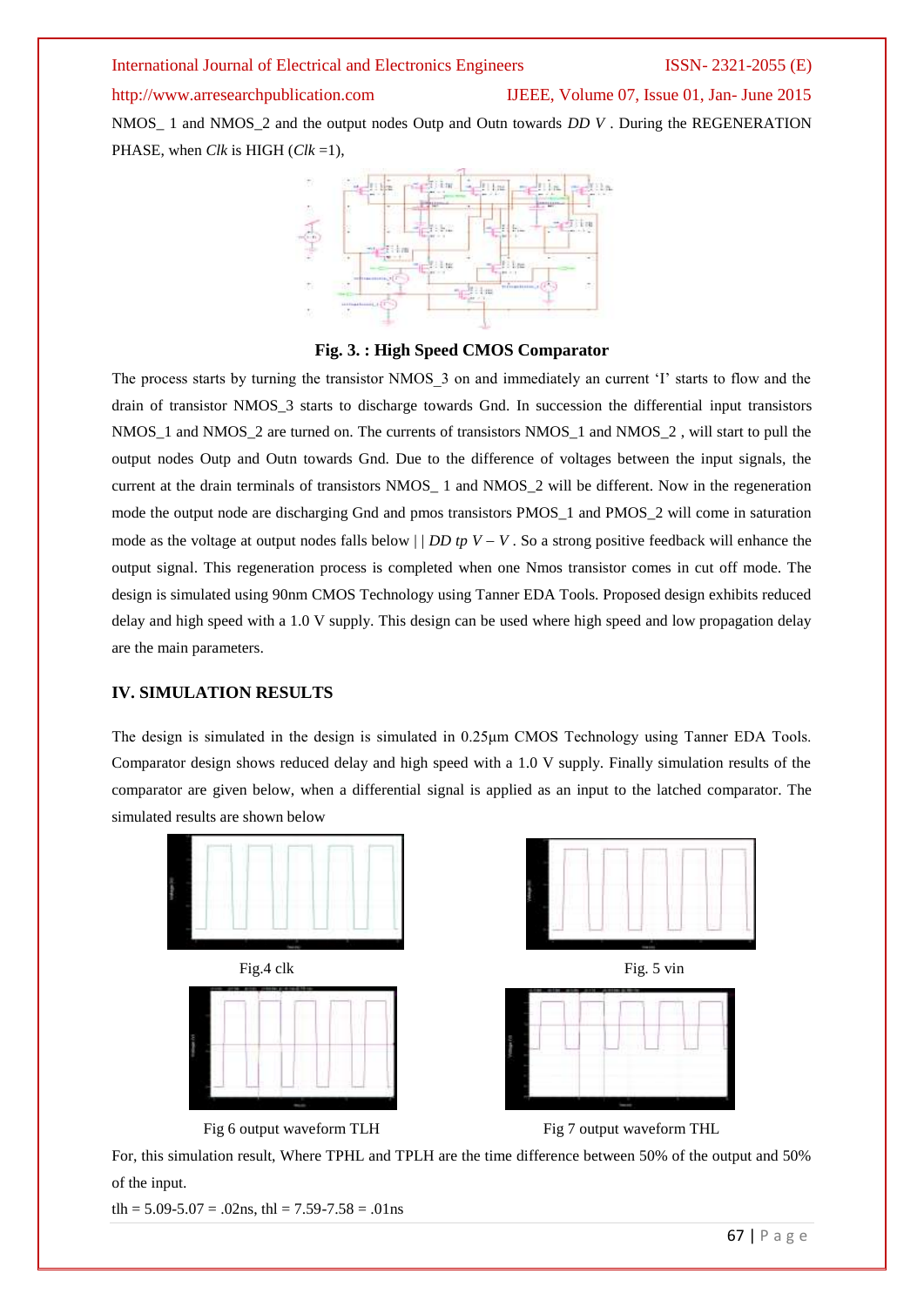# http://www.arresearchpublication.com IJEEE, Volume 07, Issue 01, Jan- June 2015

Total propagation delay=0.02+0.01=0.03/2=0.015ns. For this simulation propagation delay is 0.015ns.

# **V. PERFORMANCE COMPARISON**

| <b>SPECIFICATION</b>     | <b>Present work</b>      | <b>Present work</b> | Previous work[1]                        |
|--------------------------|--------------------------|---------------------|-----------------------------------------|
| <b>Technology</b>        | $0.18 \mu m$             | 90 <sub>nm</sub>    | 90 <sub>nm</sub>                        |
| <b>Topology</b>          | Dynamic latch            | Dynamic latch       | Charge Sharing Dynamic Latch Comparator |
| <b>Input voltage</b>     | 1.8v                     | 1v                  | 0.9v                                    |
| <b>Power dissipation</b> | $6.6$ mv                 | $1.1 \mu w$         | 4.89mw                                  |
| Gain                     | 64db                     | 55db                |                                         |
| <b>Offset voltage</b>    | $\overline{\phantom{a}}$ | $1.13$ mv           | $\overline{\phantom{0}}$                |
| <b>Propagation delay</b> | $0.56$ ns                | $0.015$ ns          | $0.75$ ns                               |

This table gives the comparison between 90nm &0.18µm CMOS technology for respective parameter.

# **VI. CONCLUSION**

This paper presents High Speed Dynamic Latch Comparator fundamentals along with scope of improvement.. One of its features is that, it's using less no. of transistor and improve W/L ratio of transistor. Hence, speed of comparator is increases.

Following Limitations of this are observed:

1. Decrease no. of transistor

2. Improve W/L ratio of transistor

The core focus of this paper is to provide solution to above mentioned limitations for high speed comparator. So to achieve above limitation, different W/L ratio is used according mathematical equation. By using mathematical operation achieved different value of W/L, by simulating that result propagation delay will decrease.

# **VII. ACKNOWLEDGEMENT**

I extend my sincere thanks to Prof. Kehul Shah for providing me the right guidance as well as for their support, encouragement and facilities in completing this work.

# **REFERENCES**

[1]. Dhanisha N. Kapadia, Priyesh P. Gandhi "Implementation ofCMOS Charge Sharing Dynamic Latch Comparator in 130nm and 90nm Technologies", Proceedings of2013 IEEE Conference on Information and Communication Technologies (ICT 2013), 978-1-4673-5758-6/13/\$31.00 © 2013 IEEE.